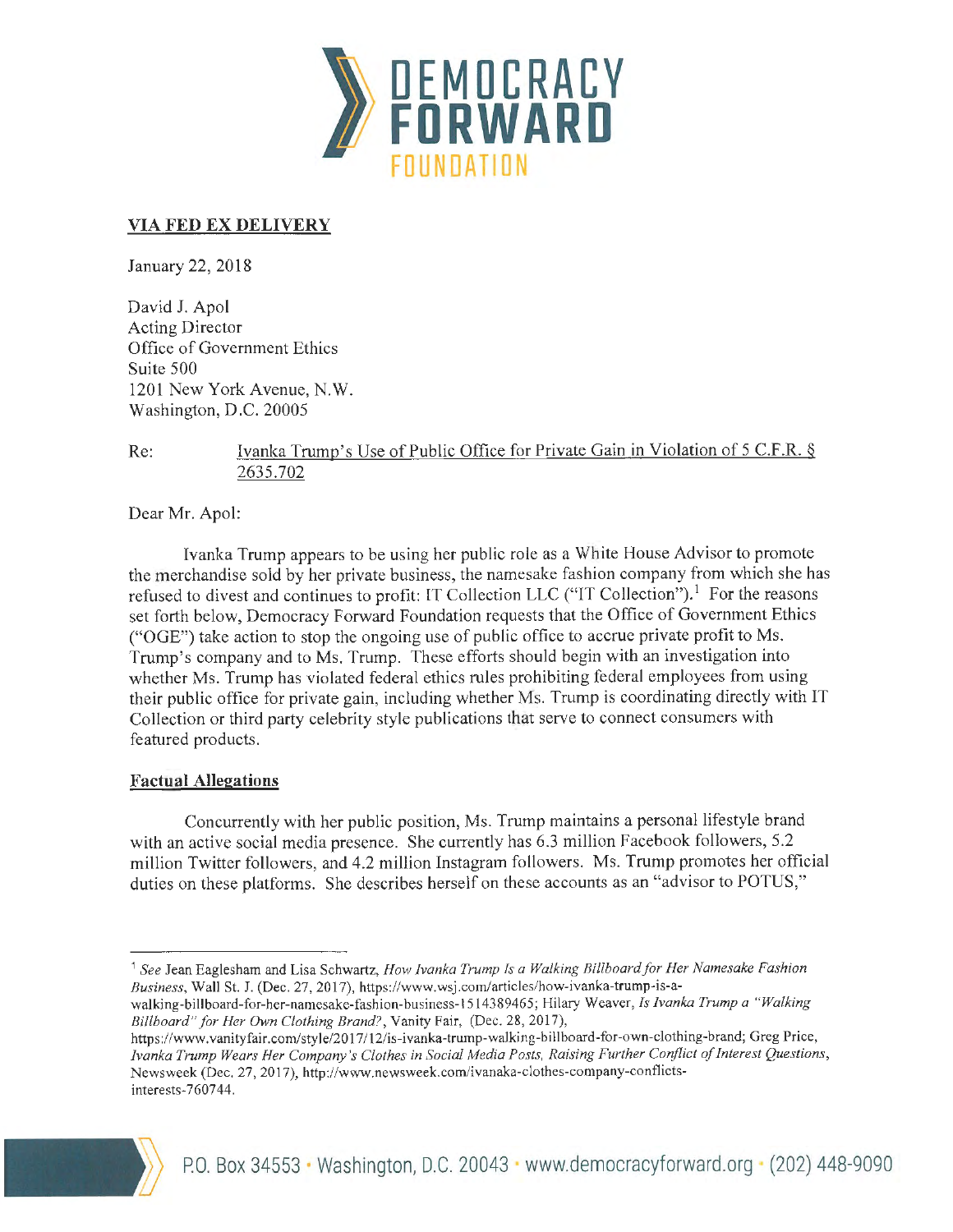also regularly posts pictures and statements regarding her official duties on her various social media pages.

Ms. Trump also frequently features her name-branded apparel on these social media accounts, and does so in a way that cannot be separated from the performance of her official duties. Specifically, Ms. Trump posts pictures of herself wearing clothing and accessories from her own brand while doing work or making public appearances on behalf of the United States. Indeed, a recent analysis by the Wall Street Journal found that in Ms. Trump's social media posts in which she features her work as a government employee, she is wearing her own clothing or accessories *more than two-thirds of the time*. 3 Moreover, these photos are then frequently used by style publications that link consumers with retailers of Ms. Trump's merchandise.

For example, on December 11, 2017, Ms. Trump wore an IT Collection dress at a White House event commemorating NASA and posted pictures of herself from the event on her various social media feeds.<sup>4</sup> The celebrity style website Star Style immediately identified the outfit and posted a link to purchase it.<sup>5</sup> Shortly thereafter, the dress had sold out from Macy's department store online sales.<sup>6</sup> Also in December 2017, Ms. Trump wore an IT Collection dress to a visit with Norwalk Early College Academy in her official government capacity, and posted pictures of the same on her various social media accounts.<sup>7</sup> Star Style thereafter posted the picture of Ms. Trump and a link to purchase the dress. The month before, Ms. Trump wore a distinctive pair of IT Collection boots while appearing at a tax reform forum with Senator Susan Collins. Ms. Trump posted these pictures on social media,<sup>8</sup> and Star Style again featured an identification of the outfit as an IT Collection product, with links to purchase the boots.<sup>9</sup> These examples are typical of Ms. Trump's tenure as an official government employee.<sup>10</sup>

 $\overline{a}$ 

<sup>3</sup> *See* Eaglesham and Schwartz, *supra* note 1.

<sup>4</sup> Ivanka Trump (@IvankaTrump), Twitter, https://twitter.com/IvankaTrump/status/940338724507930624 (Dec. 11, 2017); Ivanka Trump, Facebook, https://www.facebook.com/IvankaTrump/photos

<sup>/</sup>a.408144492681.184065.120745732681/10156081391912682/?type=3&theater (Dec. 11, 2017); Ivanka Trump (ivankatrump), Instagram, https://www.instagram.com/p/Bck-rcYFmiT/?hl=en&taken-by=ivankatrump (Dec. 11, 2017).

<sup>5</sup> Apparel identifications by celebrity fashion website Star Style. *Ivanka Trump White House December 11, 2017*, Star Style, (Dec. 11, 2017), http://www.starstyle.com/ivanka-trump-white-house-sp316986/.

<sup>6</sup> *See* Hannah Golden, *Ivanka Trump's Fashion Choices Are Much More Significant Than You Might Think*, Elite Daily, (Dec. 2017), https://www.elitedaily.com/p/ivanka-trumps-fashion-choices-are-much-more-significant -than-you-might-think-7747268.

<sup>7</sup> *Ivanka Trump Norwalk Connecticut December 18, 2017*, Star Style, (Dec. 18, 2017), http://www.starstyle.com/ ivanka-trump-norwalk-connecticut-sp317664/; Ivanka Trump (@IvankaTrump), Twitter, https://twitter.com/ IvankaTrump/status/942839203565592577 (Dec. 18, 2017); Ivanka Trump (ivankatrump), Instagram, https://www.instagram.com/p/Bc2u5pvlxuN/?hl=en&taken-by=ivankatrump (Dec. 18, 2017); Ivanka Trump, Facebook, https://www.facebook.com/IvankaTrump/photos/a.408144492681.184065.120745732681/10156101 180507682/?type=3&theater (Dec. 18, 2017).

<sup>&</sup>lt;sup>8</sup> Ivanka Trump (@IvankaTrump), Twitter, https://twitter.com/IvankaTrump (Nov. 10, 2017); Ivanka Trump (ivankatrump), Instagram, https://www.instagram.com/p/BbU5-8Klm8-/?hl=en&taken-by=ivankatrump (Nov. 10, 2017); Ivanka Trump, Facebook, https://www.facebook.com/IvankaTrump/photos/a.408144492681.184065.120745 732681/10155991583902682/?type=3&theater (Nov. 10, 2017).

<sup>9</sup> Karla, *Ivanka Trump Washington D.C. November 10, 2018*, Star Style, (Nov. 10, 2017), http://www.starstyle.com/ ivanka-trump-washington-d-c-sp313095/.

<sup>&</sup>lt;sup>10</sup> A survey of Ms. Trump's social media posts from March 29, 2017 through October 2017 revealed that Ms. Trump featured IT Collection products in her posts about official appearances 68% of the time. Eaglesham and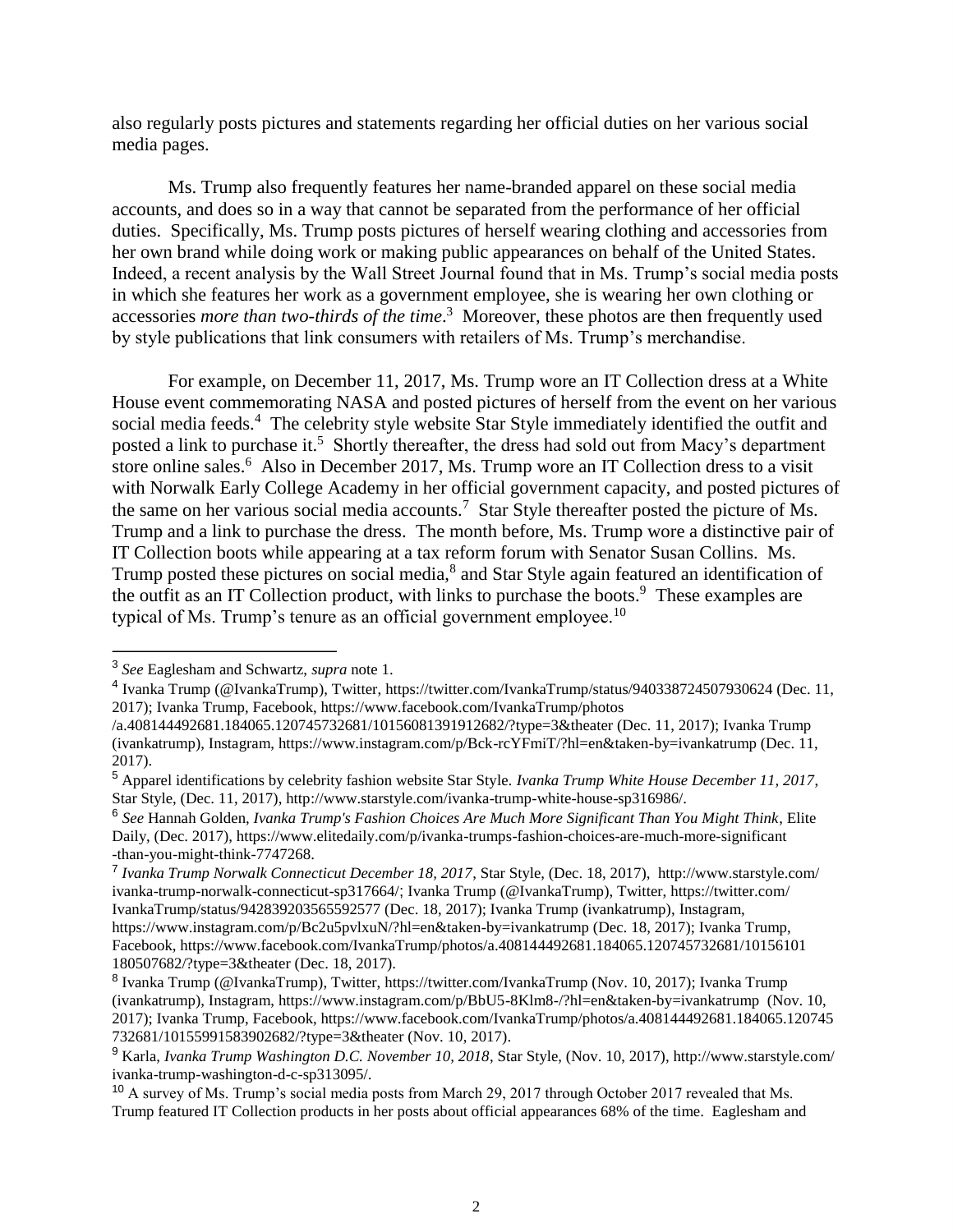#### **Legal Violations**

The bedrock principle of government ethics is that public service is a public trust, requiring employees to place loyalty to the Constitution, the laws and ethical principles above private gain.<sup>11</sup> As an executive branch employee, Ms. Trump is prohibited from using her public position for her own enrichment or to endorse any product or company. Specifically, OGE regulations state:

> An employee shall not use his public office for his own private gain, for the endorsement of any product, service or enterprise, or for the private gain of . . . persons with whom the employee is affiliated in a nongovernmental capacity, including . . . persons with whom the employee has or seeks  $\dots$  business relations.<sup>12</sup>

Although Ms. Trump has reportedly placed IT Collection into a trust run by close family members, she has not divested from it. She and her family still reap the profits from her brand's association with an influential presidential advisor. The details regarding this trust are not publicly available, $^{13}$  but it is clear that Ms. Trump continues to receive substantial payments from IT Collection, including a payment of an amount between \$1 - 5 million for a period of approximately three months in the Spring of  $2017$ .<sup>14</sup>

# **Ms. Trump's conduct, at the very least, appears to violate federal ethics regulations in that Ms. Trump has created the appearance of a government endorsement of her own brand, which, in turn, benefits the brand and further enriches Ms. Trump.**

While this endorsement is subtler than endorsements of IT Collection merchandise previously made by members of the Administration and the Trump presidential campaign, it is no less effective.<sup>15</sup> Fashion brands operate in a well-established ecosystem in which public

<sup>11</sup> *See* 5 C.F.R. § 2635.101.

 $\overline{a}$ 

<sup>12</sup> 5 C.F.R. § 2635.702; *see also* 5 C.F.R. § 2635.702(c); *see also* 5 C.F.R. § 2635.102(k) (defining "person" to include corporations and "any officer, employee, or agent" thereof).

<sup>13</sup> *See* Rachel Abrams, *Despite a Trust, Ivanka Trump Still Wields Power Over Her Brand,* N.Y. Times (Mar. 20, 2017), https://www.nytimes.com/2017/03/20/business/despite-trust-ivanka-trump-still-wields-power-over -her-brand.html.

<sup>14</sup> *See* Eaglesham and Schwartz, *supra* note 1.

ac2cf509efe5\_story.html?utm\_term=.cfbc3c95e755; President Trump tweeted that "My daughter Ivanka has been treated so unfairly by @Nordstrom" after the department store dropped the IT Collection. Donald Trump (@realDonaldTrump), Twitter,

https://twitter.com/realDonaldTrump/status/829356871848951809?ref\_src=twsrc%5Etfw&ref\_url=https%3A%2F%

Schwartz, *supra* note 1. March 29, 2017 was the date that the White House announced that Ms. Trump would become an official government employee, serving as an unpaid advisor to her father, President Donald J. Trump. *See* Maggie Haberman and Rachel Abrams, *Ivanka Trump, Shifting Plans, Will Become a Federal Employee*, N.Y. Times (Mar. 29, 2017), [https://www.nytimes.com/2017/03/29/us/politics/ivanka-trump-federal-employee-white](https://www.nytimes.com/2017/03/29/us/politics/ivanka-trump-federal-employee-white-house.html)[house.html.](https://www.nytimes.com/2017/03/29/us/politics/ivanka-trump-federal-employee-white-house.html)

<sup>&</sup>lt;sup>15</sup> The Administration and campaign endorsements to date include the following: In February 2017, Kellyanne Conway, a senior White House advisor, told Fox News Channel viewers to "go buy Ivanka's stuff." *See* Drew Harwell, et al., *White House Says Conway Has Been 'Counseled' After Touting Ivanka Trump's Products,* Wash. Post (Feb. 9, 2017), https://www.washingtonpost.com/politics/conway-may-have-broken-key-ethics-rule-bytouting-ivanka-trumps-products-experts-say/2017/02/09/fd1cc64a-eeda-11e6-b4ff-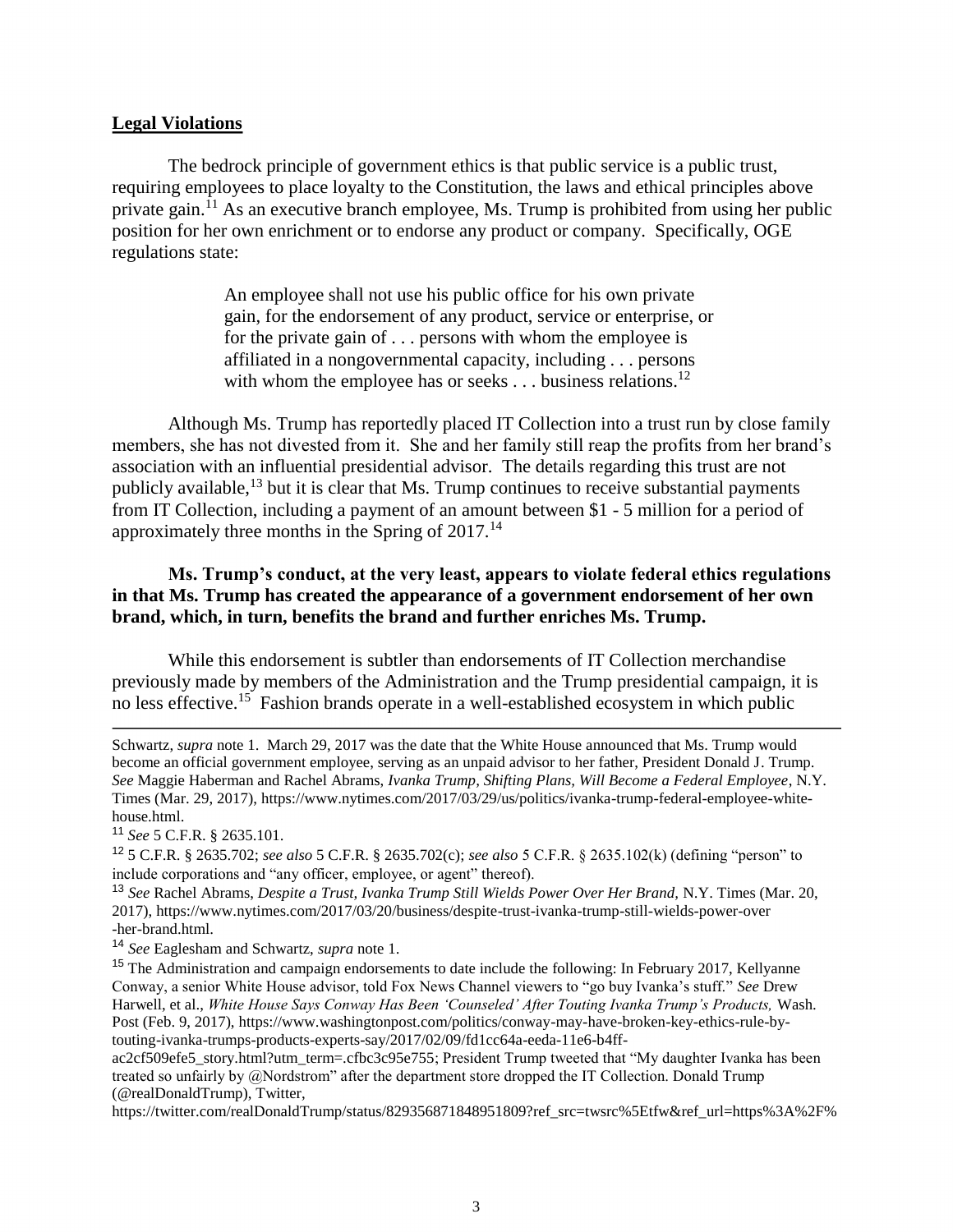figures showcase a brand's products on social media and in public appearances. Celebrity style publications then identify the merchandise and direct customers to where it can be purchased. This process, which is widely understood and predictable, increases the value of the lifestyle brand and the associated products. Here, it translates directly into increased exposure and sales for Ms. Trump's brand.

As an experienced business executive in the world of lifestyle branding and marketing, Ms. Trump is almost certainly aware of the myriad ways in which her conduct feeds this ecosystem, and the ways in which she profits from it. By incorporating her official duties into her social media pages and personal self-promotion, Ms. Trump increases her public exposure. As such, Ms. Trump's actions violate the letter and spirit of this prohibition by frequently featuring her name-branded company's products in her social media posts showcasing her official duties.

### **More troubling still, the pattern of facts surrounding Ms. Trump's conduct gives rise to a concern that she is violating federal ethics regulations by coordinating directly with IT Collection or third party celebrity style publications that serve to connect consumers with featured products.**

Ms. Trump's experience in the fashion industry suggests she is almost certainly aware of the way in which her conduct benefits IT Collection financially. However, the pattern of activity discussed above -- whereby Ms. Trump wears IT Collection products while performing official duties, posts pictures of those products on official government channels, and then third party publications use those images to connect consumers with featured products -- raises the prospect that Ms. Trump, or agents acting on her behalf, is actively coordinating with IT Collection or third party celebrity style publications to market and sell her products.

Such a finding, while not necessary to show Ms. Trump is in violation of federal ethics laws, would amount to a particularly extreme and blatant violation of those laws.

### **Request for Relief and Further Investigation**

Given Ms. Trump's ongoing failure to ensure her duties as a federal employee are carried out in the interest of public service, and not in the interest of her private profits, we respectfully request that you: (i) recommend that Ms. Trump complete a full divestment from her company; and (ii) investigate any potential coordination between Ms. Trump, or her agents, and her company and/or celebrity style publications to coordinate the use of images she posts in her official government capacity to sell IT Collection products.

https://twitter.com/ivankatrump/status/756492146484580352?lang=en (July 22, 2016).

<sup>2</sup>Fwww.nytimes.com%2F2017%2F02%2F08%2Fbusiness%2Fivanka-trump-nordstrom-tj-maxx.html (Feb. 8, 2017); In November 2016, after President Trump's election, Ivanka Trump Fine Jewelry sent an email to journalists promoting a bracelet that Ms. Trump wore in a 60 Minutes interview the day before. *See* Richard Perez-Pena and Rachel Abrams, *Kellyanne Conway Promotes Ivanka Trump Brand, Raising Ethics Concerns*, N.Y. Times (Feb. 9, 2017), http://www.nytimes.com/2017/02/09/us/politics/kellyanne-conway-ivanka-trump-ethics.html; Although the occurrence preceded her federal employment, following her appearance at the Republican National Convention, Ms. Trump herself tweeted, "Shop Ivanka's look from her **#**RNC speech" and included a link to purchase the dress she wore at the Convention. Ivanka Trump (@IvankaTrump), Twitter,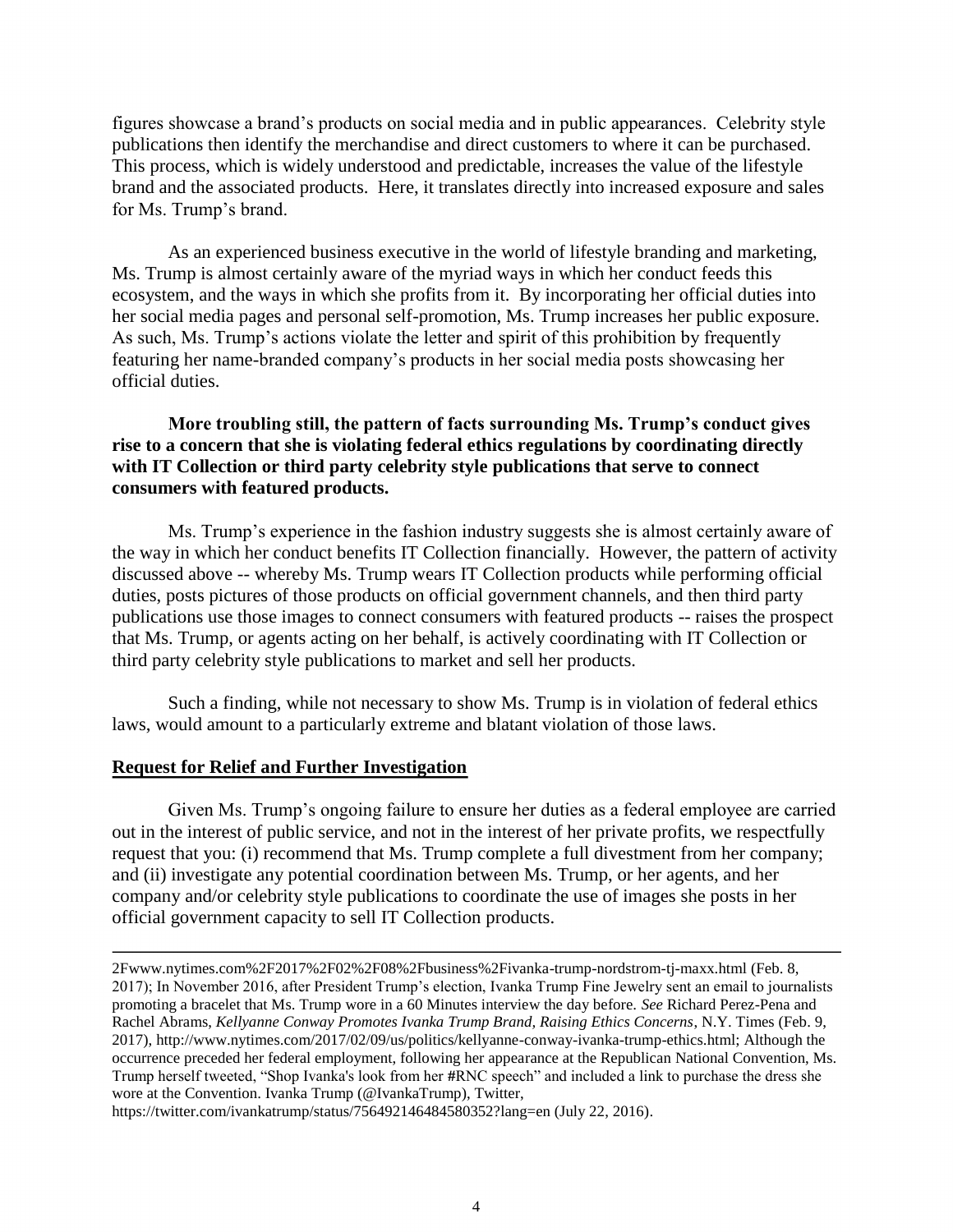### i. Recommendation that Ms. Trump Fully Divest from Her Company

As the director of OGE, you have authority to review potential ethical violations and notify the employee's agency, which in this case is the White House. As has been true in the past for this Administration's endorsement of Ms. Trump's company's products,<sup>16</sup> there is a challenge in that the President, who is the disciplinary authority for White House employees, has an inherent conflict of interest since the apparent violations benefit his daughter and her private business activities, and, potentially, his business interests, as well.

For this reason, we request that you use the authority Congress granted to you under the Ethics in Government Act of 1978, as amended, to "recommend to the head of the officer's or employee's agency appropriate disciplinary action (such as reprimand, suspension, demotion, or dismissal) be brought against the officer or employee."<sup>17</sup>

As your predecessor noted with regard to this issue, "[Ms.Trump is] one of the rare government appointees in the White House who has not divested her financial interests and that puts a higher burden on her to be conscious of what she's doing at all times."<sup>18</sup> Ms. Trump has not met that burden, and therefore, we request that, as the director of OGE, you recommend Ms. Trump be ordered to fully divest herself from this corporate interest.

If Ms. Trump's position is that full divestment is not possible, it may be that Ms. Trump, while a federal employee subject to 5 C.F.R. § 2635.702, cannot allow her namesake company to operate at all, and must insist on its dormancy for the duration of her public service tenure.<sup>19</sup>

# ii. Request For Investigation Into Marketing Coordination Between Ms. Trump and IT Collection and/or Celebrity Style Publications

As noted above, a finding that Ms. Trump is coordinating--either with IT Collection or with a third party style publication for the purpose of connecting consumers with her merchandise--is not necessary to conclude that Ms. Trump is in violation of federal ethics laws. Such coordination would, however, amount to a particularly egregious violation of federal ethics laws, and an inquiry into Ms. Trump's conduct is therefore necessary to ensure that Ms. Trump's public service in advising the President is done in service of the public interest, and not private profits.

 $\overline{a}$ 

<sup>16</sup> *See* Letter from H. Comm. on Oversight and Gov't Reform to Walter M. Shaub, Dir., U.S. Office on Gov't Ethics (Feb. 9, 2017), https://oversight.house.gov/wp-content/uploads/2017/02/Letter-to-OGE-re-Conway-Endorsement-FINAL.pdf.

<sup>17</sup> 5 U.S.C.A. App. 4 § 402(f)(2)(A).

<sup>18</sup> Eliza Relman, *Ivanka Trump is Promoting Her Own Brand by Wearing Its Products, Pushing the Limits of Ethics Laws,* Bus. Insider (Jan. 6, 2018), http://www.businessinsider.com/ivanka-trump-is-promoting-her-own-brand-bywearing-its-products-2018-1.

<sup>19</sup> Happily, such an outcome would have very little negative impact on opportunities for American workers. *See* Matea Gold, et al., *Ivanka Inc.*, Wash. Post (July 14, 2017), https://www.washingtonpost.com/graphics /2017/politics/ivanka-trump-overseas/?utm\_term=.f2b486c1f35c (noting that "Ivanka Trump's company relies exclusively on foreign factories in countries such as Bangladesh, Indonesia and China, where low-wage laborers have limited ability to advocate for themselves").